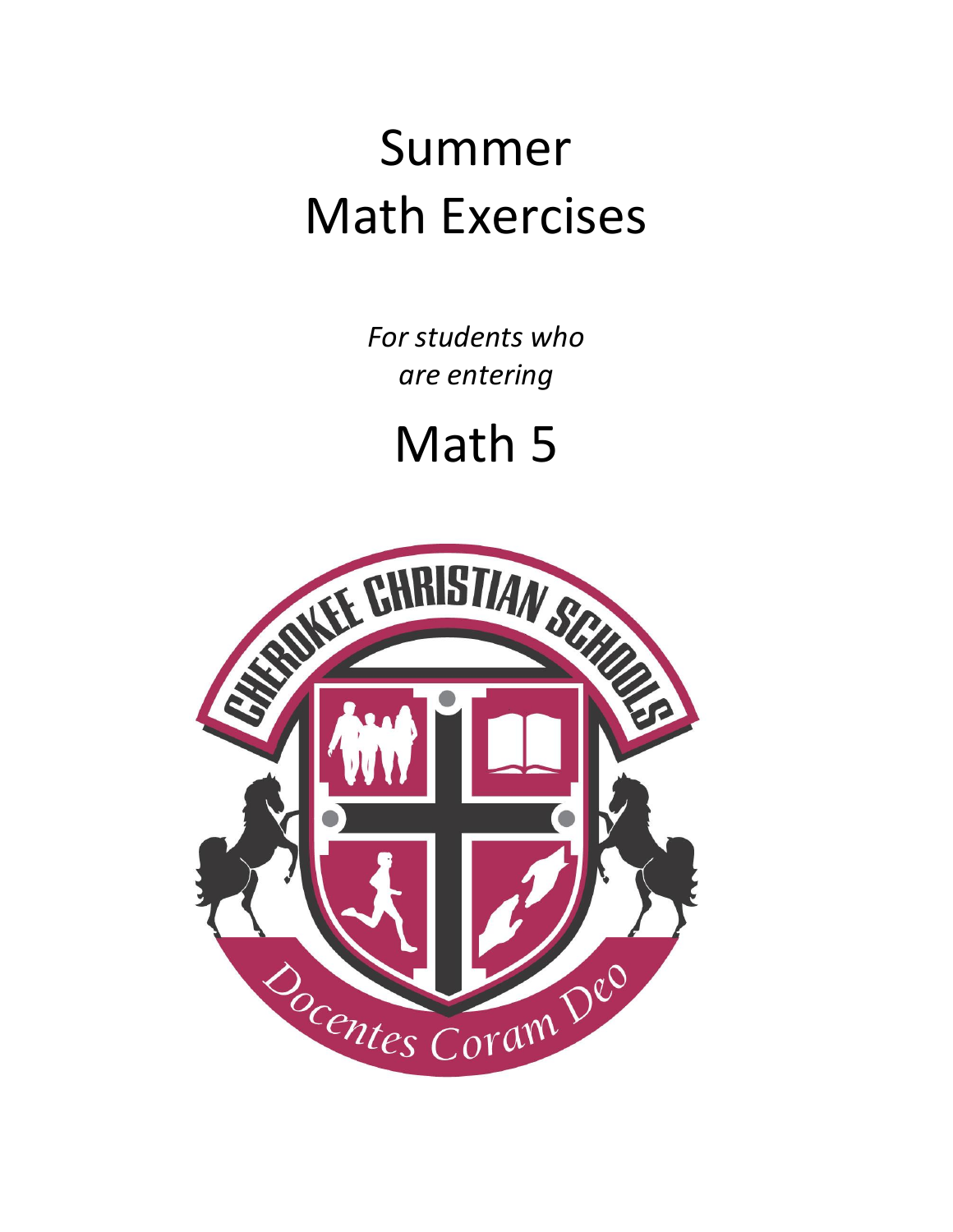It has been discovered that idle students lose learning over the summer months. To help you succeed next fall—and perhaps to help you learn some lessons that you did not learn the first time through—we have prepared the following packet of math exercises to be completed over the summer. It is clear that most students do not want to spend their entire summer doing math work. Based on how fast or slow you work, you may find that you only need to do math a few days a week. Working on this packet will be most effective if you do work throughout the summer so try not to skip weeks. You may use the following chart to get an idea of how often you might need to work problems:

|         |    |                           | Problems: | 169      |
|---------|----|---------------------------|-----------|----------|
| Days/Wk |    | Min/Day Min/Prob Prob/Day |           | Sessions |
| 4       | 60 | 2                         | 30        | 6        |
| 4       | 60 | 3                         | 20        | 8        |
| 4       | 60 | 5                         | 12        | 14       |
| 4       | 45 | 2                         | 22.5      | 8        |
| 4       | 45 | 3                         | 15        | 11       |
| 4       | 45 | 5                         | 9         | 19       |
| 4       | 30 | $\overline{2}$            | 15        | 11       |
| 4       | 30 | 3                         | 10        | 17       |
| 4       | 30 | 5                         | 6         | 28       |

For example, if you work on math for 60 minutes per session and took 2 minutes per problem, you could complete 30 problems a day. That would equate to only about 6 sessions of working math problems over the summer. At the other end of the spectrum, if you want to work only 30 minutes each time and took on average 5 minutes to complete each problem, you would only get 6 problems done during a session and would have to do about 28 sessions to complete the work (i.e., math work about every other day during the summer break). Note that students who learned the material previously should not take more than an average of 5 minutes to work a problem.

This work is **MANDATORY** for CCA students. Please follow these guidelines:

- Complete the problems assigned on the next page.
- Bring the completed work to the **first day of classes** so you will get credit.
- Use PENCIL and **write legibly**.
- Please write your **answers in the answer blanks**. Also, use the graphs and tables provided to answer those questions.
- Do all your work on **separate sheets of paper**.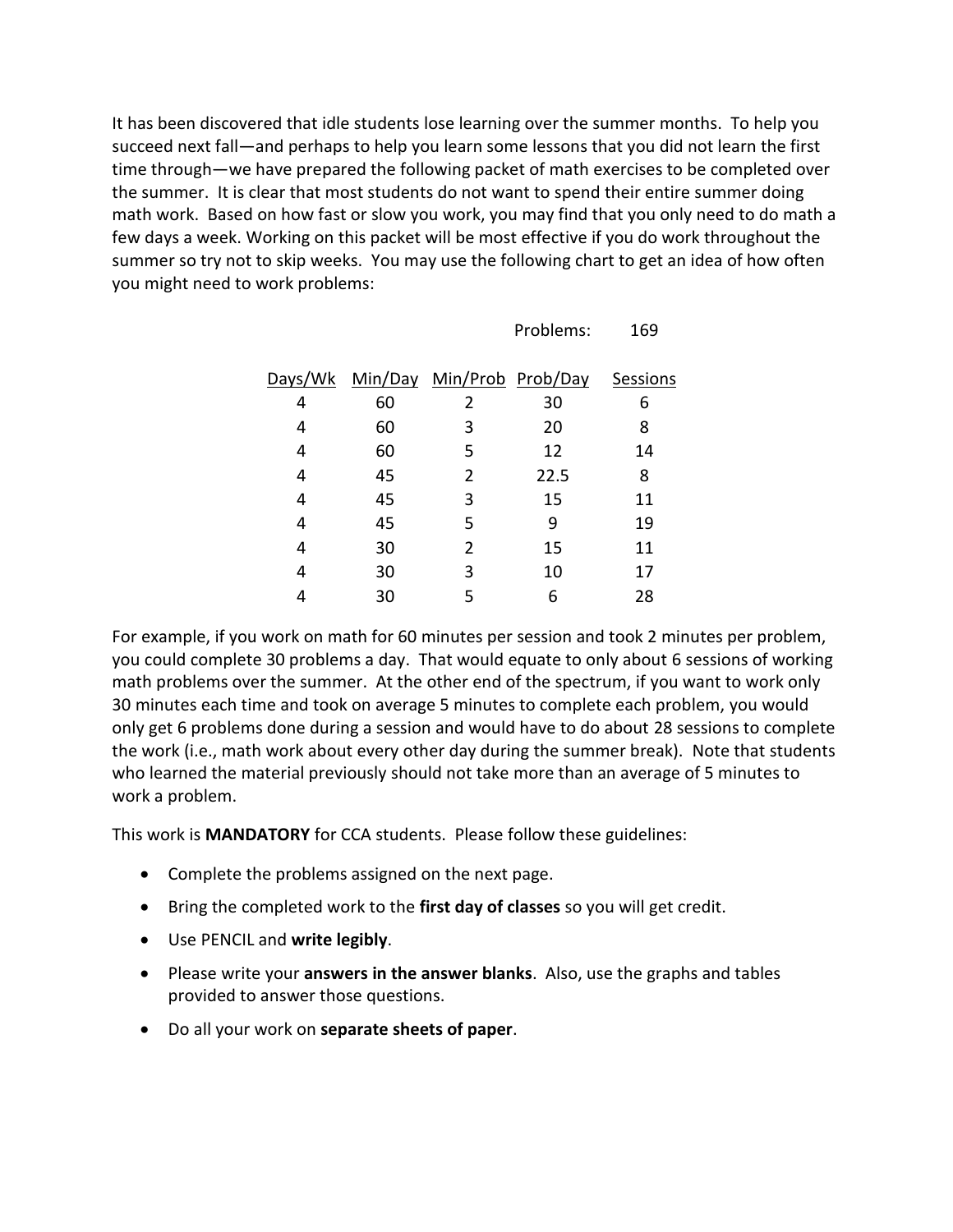| 1. 983<br>659<br>7 4 2<br>$+ 855$ | 4. 5, 7 3 2<br>8,957<br>$+ 4, 639$   | 7. 57,742<br>68,783<br>53,904<br>$+ 18, 155$ | 10. $24,563$<br>87,925<br>42,814<br>76,427<br>$+ 11, 852$ | $13.87 + 25 =$<br>$14.59 + 73 =$                                    |
|-----------------------------------|--------------------------------------|----------------------------------------------|-----------------------------------------------------------|---------------------------------------------------------------------|
| 2. 4 8 0<br>975<br>488<br>$+ 932$ | 5. 7,939<br>6 5 2<br>$+ 8, 204$      | 8. 15, 031<br>76,372<br>19,849<br>$+ 6, 725$ | 11. 50,726<br>97,034<br>15,355<br>53,495<br>$+ 75, 617$   | $15.69 + 34 =$<br>$16.132 + 236 =$<br>$17.109 + 732 =$              |
| 3. $294$<br>789<br>357<br>$+ 489$ | 6. 6, 162<br>7,325<br>$+ 5, 183$     | 9.99,999<br>88,888<br>77,777<br>$+ 6, 666$   | 12. 89,450<br>75,038<br>19,915<br>7,844<br>$+ 64, 925$    | $18.387 + 825 =$                                                    |
| 19. 1 0 0<br>48                   | 988                                  | 24. 1, 0 9 0 29. $18 \times 5 =$             | 35.<br>3 2<br>59<br>$\times$                              | 40. $12 \times 21 =$                                                |
| 20. 2 0 3<br>5 8                  | 25. 3,000<br>$-2,821$                | $30.24 \times 8 =$<br>$31.93 \times 6 =$     | 36.<br>83<br>$\times$ 76                                  | 41. 48 $\times$ 95 =<br>42. $77 \times 48 =$                        |
|                                   | 21. 7 0 0 26. 6, 2 0 3               |                                              | 37. 582                                                   | $-251$ $-1,624$ 32.18 $\times$ 9 = $\times$ 9.7 43.36 $\times$ 63 = |
|                                   | $-369 -2,468$                        | 22. $963$ 27. $8, 642$ 33. $50 \times 7 =$   | $\times$ 44                                               | 38. 2 2 2 44. 98 $\times$ 57 =                                      |
|                                   | 23. 651 28. 5,831<br>$-275$ $-2,842$ | $34.77 \times 5 =$                           | 39. 8 5 9<br>$\times$ 64                                  | 45. 88 $\times$ 88 =                                                |

 $\overline{\phantom{0}}$ 

Name: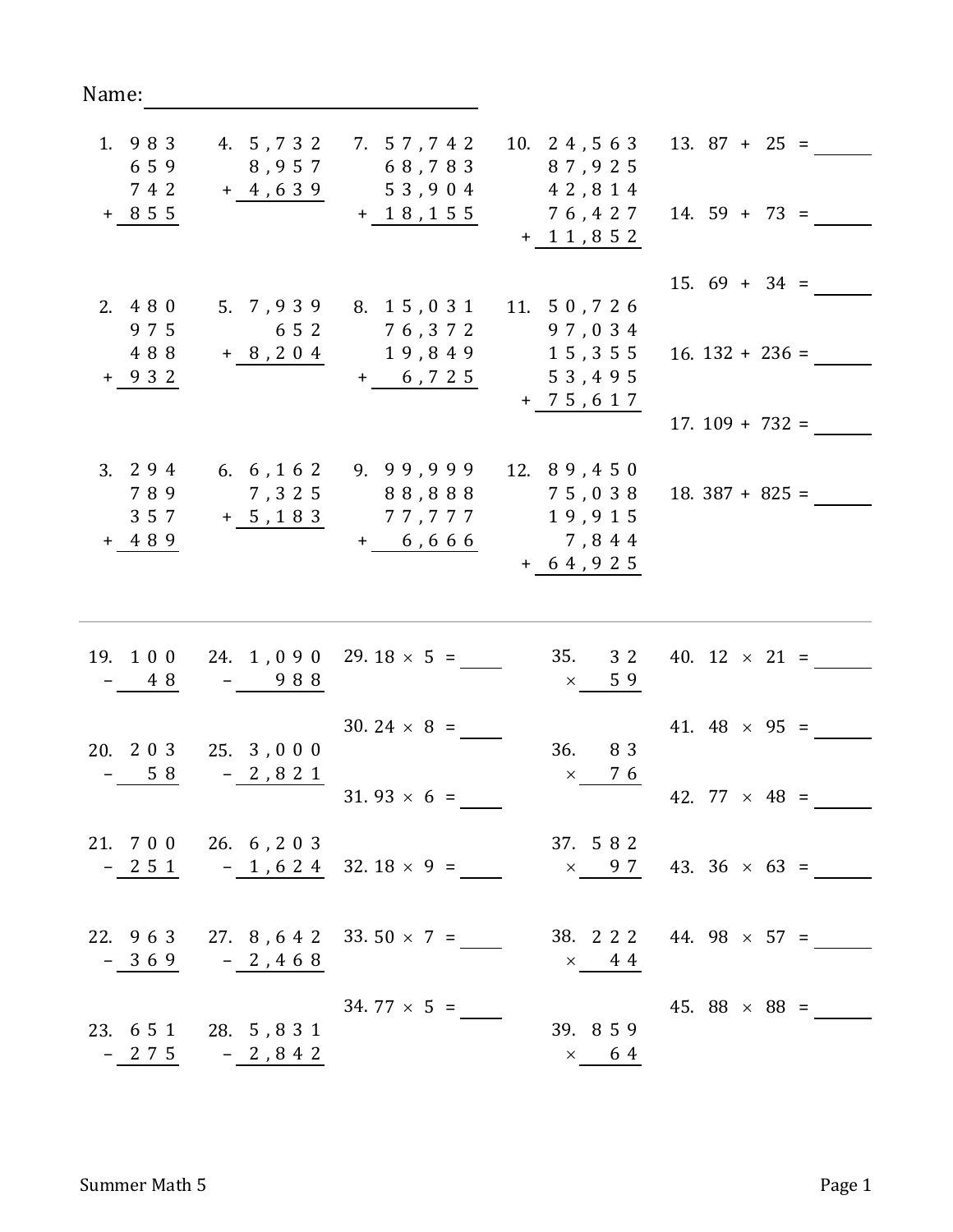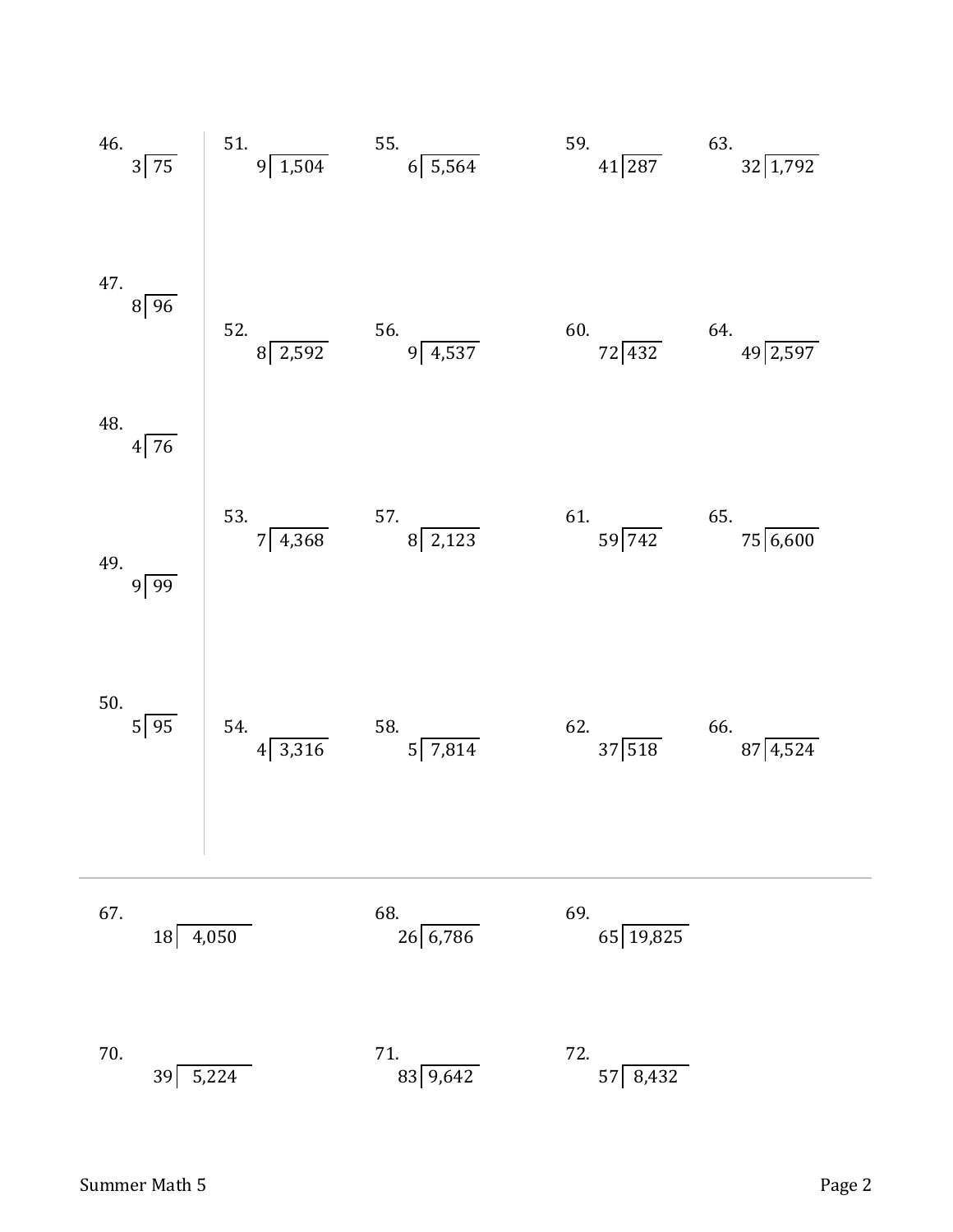Average the numbers.

Simplify these fractions to lowest terms.

| 73.<br>93<br>82<br>77   | $\frac{79.5}{15}$ =                | $\frac{80.3}{9}$ =                                          |
|-------------------------|------------------------------------|-------------------------------------------------------------|
| 85<br>90<br>89          | $\frac{81}{18}$ =                  | $\frac{82.6}{24}$ =                                         |
|                         | $\frac{83.2}{20}$ =                | $\frac{84.15}{21}$ =                                        |
| 74.<br>103<br>172<br>98 | $\frac{85.18}{27}$ =               | $\frac{86.25}{85}$ =                                        |
| 124<br>157<br>161       | $\frac{87.120}{138}$ =             | $\frac{88.117}{153}$ =                                      |
|                         |                                    | Change the improper fractions to mixed numbers.             |
| Write each fraction.    | $\frac{89.13}{4}$ =                | $\frac{90.40}{6}$ =                                         |
| 75. three fourths       | $\frac{91.75}{8}$ =                | 92. $\frac{82}{9}$ =                                        |
| 76. nine tenths         | $\frac{93.43}{6}$ =                | 94. $rac{52}{7}$ =                                          |
|                         | Add or subtract the mixed numbers. |                                                             |
|                         |                                    | 95. $2\frac{2}{7}$ 96. $6\frac{1}{8}$ 97. $7\frac{2}{5}$    |
| 77. four sevenths       |                                    | $+ 5\frac{3}{7}$ + $3\frac{2}{8}$ + $1\frac{2}{5}$          |
| 78. one fifth           |                                    | 98. $8\frac{7}{13}$ 99. $9\frac{8}{11}$ 100. $3\frac{8}{9}$ |
|                         |                                    | $-5\frac{5}{13}$ $-8\frac{2}{11}$ $-3\frac{3}{9}$           |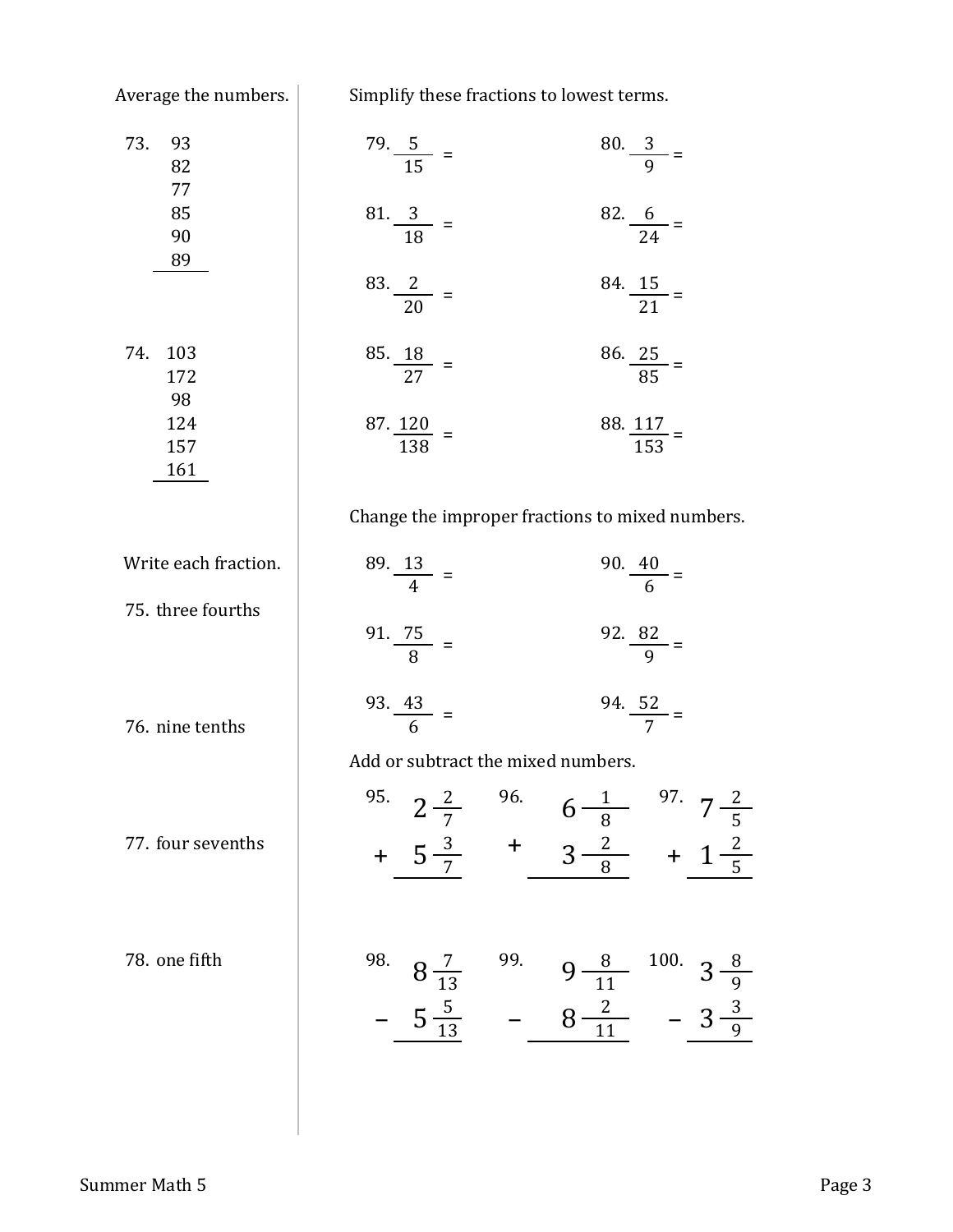Perform the indicated operations.

101. 
$$
1\frac{1}{2}
$$
 102.  $4\frac{1}{9}$  103.  $7\frac{1}{3}$  104.  $11\frac{2}{5}$   
\n+  $2\frac{1}{8}$  +  $4\frac{1}{3}$  +  $6\frac{5}{12}$  +  $12\frac{1}{2}$   
\n105.  $24\frac{3}{10}$  106.  $6\frac{4}{9}$  107.  $44\frac{4}{11}$  108.  $42\frac{3}{15}$   
\n+  $7\frac{2}{5}$  +  $84\frac{4}{27}$  +  $55\frac{3}{22}$  +  $9\frac{1}{45}$   
\n109.  $8\frac{7}{8}$  110.  $29\frac{11}{12}$  111.  $51\frac{5}{8}$  112.  $44\frac{6}{11}$   
\n+  $16\frac{1}{2}$  +  $21\frac{15}{16}$  +  $14\frac{1}{4}$  +  $88\frac{1}{3}$   
\n113.  $21\frac{7}{8}$  114.  $11\frac{4}{5}$  115.  $51\frac{5}{8}$  116.  $30\frac{11}{12}$   
\n-  $\frac{5\frac{1}{2}}$  -  $8\frac{3}{10}$  -  $14\frac{1}{4}$  -  $8\frac{3}{16}$   
\n117.  $21\frac{1}{8}$  118.  $16\frac{3}{10}$  119.  $45\frac{3}{8}$  120.  $81\frac{3}{4}$   
\n-  $\frac{5\frac{1}{2}}$  -  $8\frac{1}{20}$  -  $32\frac{3}{4}$  -  $27\frac{5}{6}$   
\n121.  $\frac{5}{6}$  -  $\frac{5}{8}$  = 122.  $\frac$